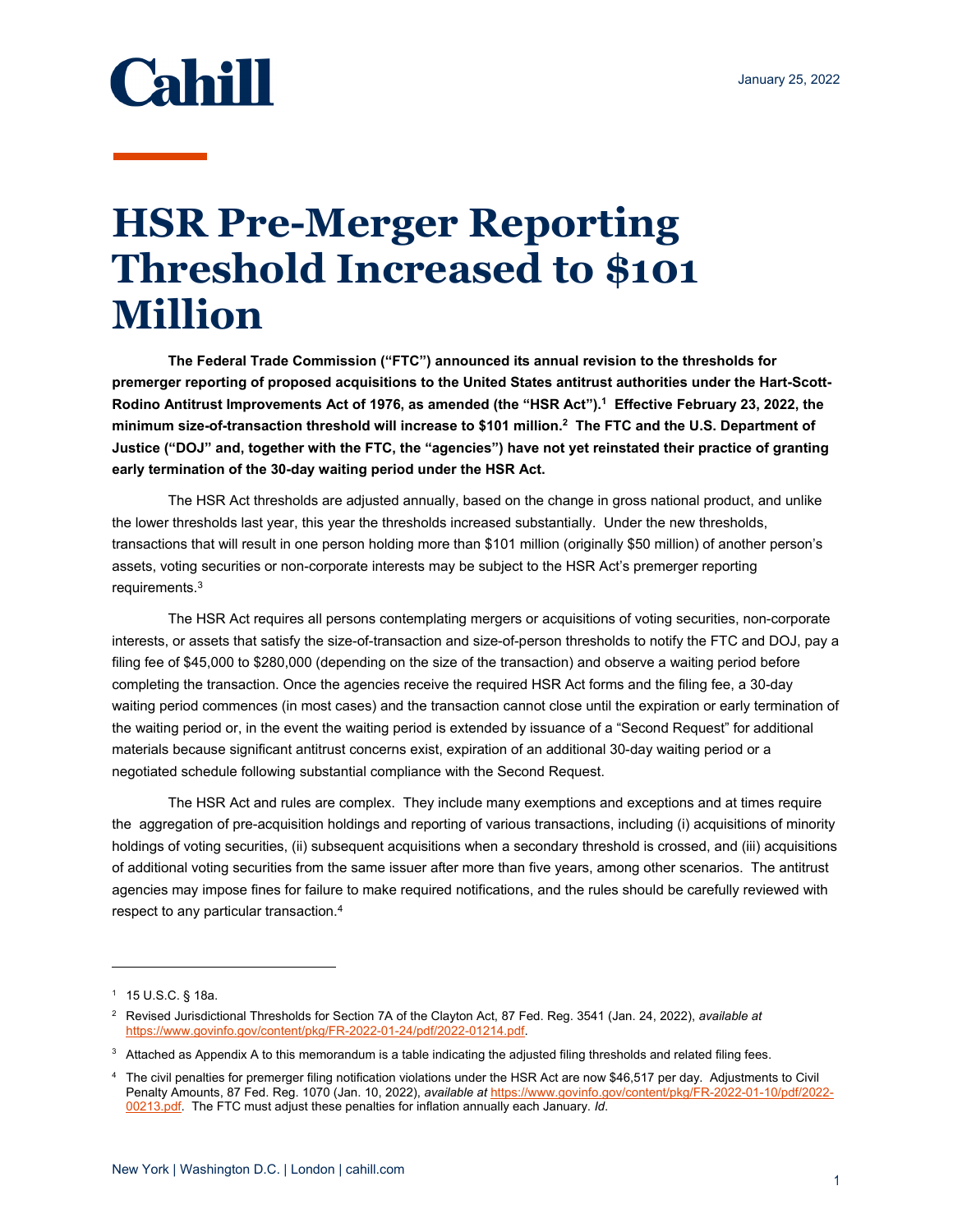The FTC also revised thresholds for restrictions on interlocking directorates under Section 8 of the Clayton Antitrust Act of 1914, as amended, which prohibits the same person from serving as a director or officer of two competing corporations whose combined sales exceed certain thresholds. Competing corporations are covered if each one has capital, surplus, and undivided profits in aggregate of more than \$41,034,000 (originally \$10,000,000), with the exception that no corporation is covered if the competitive sales of either corporation are less than \$4,103,400 (originally \$1,000,000).5

\* \* \*

 If you have any questions about the issues addressed in this memorandum, or if you would like a copy of any of the materials mentioned in it, please do not hesitate to call or email authors Elai Katz (partner) at 212.701.3039 or ekatz@cahill.com; Lauren Rackow (counsel) at 212.701.3725 or *Irackow@cahill.com; or email* publications@cahill.com.

This memorandum is for general information purposes only and is not intended to advertise our services, solicit clients or represent our legal advice.



 $\overline{a}$ 

. .

<sup>5</sup> Revised Jurisdictional Thresholds for Section 8 of the Clayton Act, 87 Fed. Reg. 3540 (Jan. 24, 2022), *available at*  https://www.govinfo.gov/content/pkg/FR-2022-01-24/pdf/2022-01215.pdf.